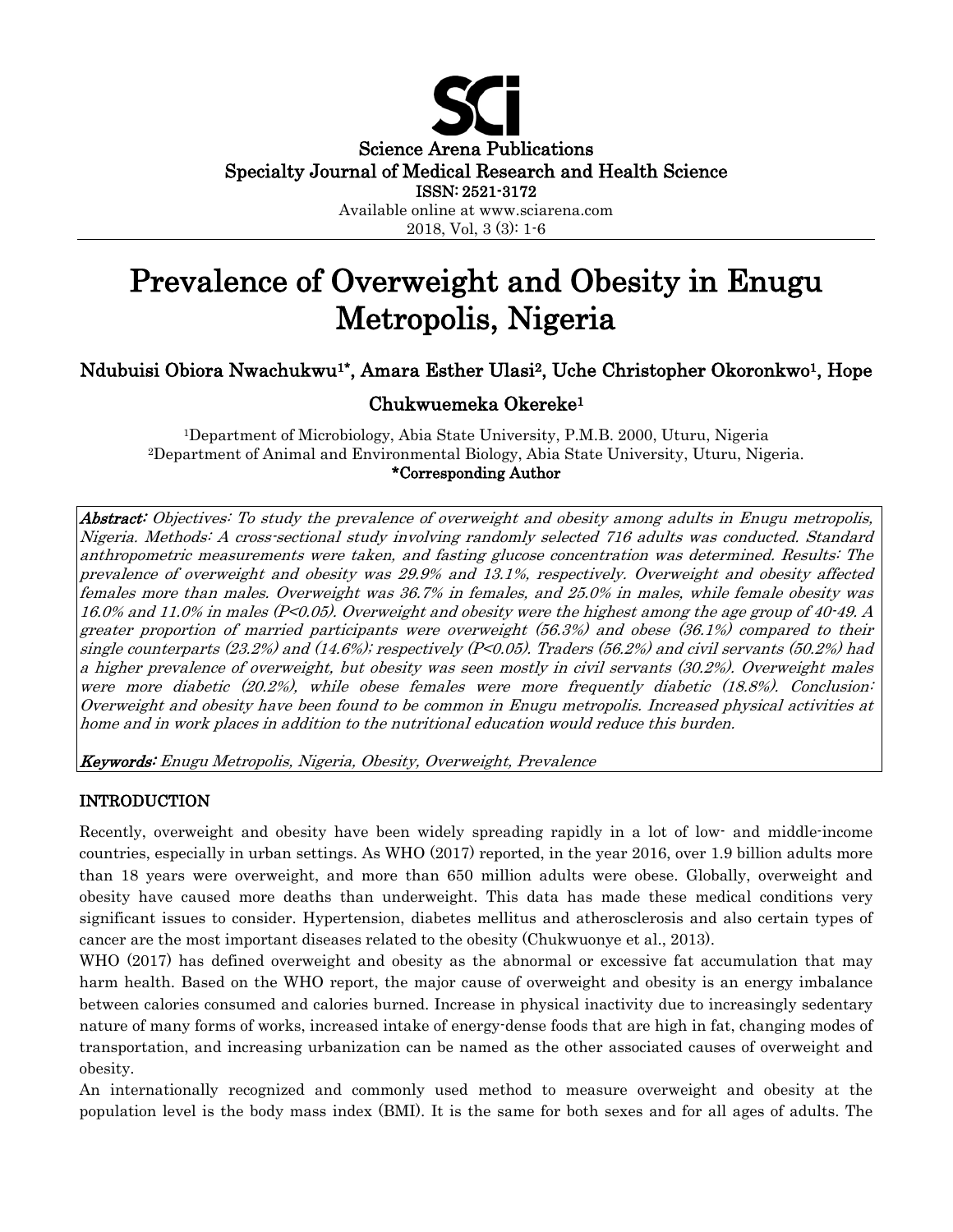World Health Organization defines body mass index as the person's weight in kilograms divided by the square of his height in meters (WHO, 2017). For adults, the WHO defines underweight as BMI  $\leq$ 18.5kg/m<sup>2</sup>; normal weight, BMI of  $18.5-25.0$ kg/m<sup>2</sup>; overweight, BMI of  $25.0-29.9$ kg/m<sup>2</sup> and obesity, BMI  $\geq 30$ kg/m<sup>2</sup>.

Overweight and obesity were once considered as a problem only in high income countries but are now of epidemic proportions in developing countries (Lim et al., 2013). Data from World Health Organization have shown that overweight and obesity have increased by more than 20% between 2002 and 2010 in Nigeria (Akarolo et al., 2014). These increases coincided with the arrival of fast food industries in Nigeria (Chukwuonye, 2013). In Enugu metropolis where the study was carried out, fast food industries have been very popular and received high levels of patronage.

Therefore, this study was conducted to determine the prevalence of overweight and obesity in Enugu Metropolis and the association between diabetes and obesity.

# Materials and Methods

## Study participants

A total of 716 adults were selected to participate in the study. Age of the subjects ranged from 20years to 73years. Pregnant women and lactating mothers as well as very ill people were excluded to avoid biased anthropometric estimates.

# Methods

A cross-sectional study was conducted among a random sample of adults from different parts of Enugu Metropolis. The participants were drawn from Ogbete Main Market, Independence Layout, Ogui New Layout and Gariki motor park to cover varying socio-economic classes and wide range of occupations.

## Anthropometric measurements

Harson Bathroom Weighing Scale H89 was employed in measuring the weight of participants. The weighing scale was first standardized.

Then the weight of each participant was measured with the person bare footed and wearing only light clothing. The weight was recorded to the nearest 1 kilogram. The weighing scale was reassessed each morning before weighing was done.

To measure height, a Stadiometer was employed. Each participant was asked to stand erect with the heels, buttocks, upper back and occiput against the stadiometer. The measurements were recorded to the nearest 1cm.

Body mass index was calculated using the WHO formula,  $BMI = Weight (kg)/height (m<sup>2</sup>)$ . The BMI was used to classify the participants accordingly.

## Glucose Determination

Fasting blood glucose concentration of participants were determined using Accu-Check Active Blood Glucose Meter (Roche Diagnostics GmbH, Mannheim, Germany). Quantitative blood glucose test was done with fresh capillary blood, and diabetes diagnosed if fasting blood glucose concentrated was > 126mg/dl (IDF, 2006).

Data generated were analyzed by descriptive statistics and the proportions were compared using the Chisquare test. A P-value of <0.05 was considered significant.

Ethical clearance was sought, and the permission was granted by State Ministry of Health's ethics committee. The participation was voluntary after the consent was given.

# Results

A total of 716 subjects consisting of 416 (58.1%) males and 300 (41.9%) females participated in the study. The prevalence of overweight and obesity was 29.9% and 13.1%, respectively. Overweight was observed more in females (36.7%) versus 25.0% in males. Obesity was also higher in females (16.0%) than males (11.1%)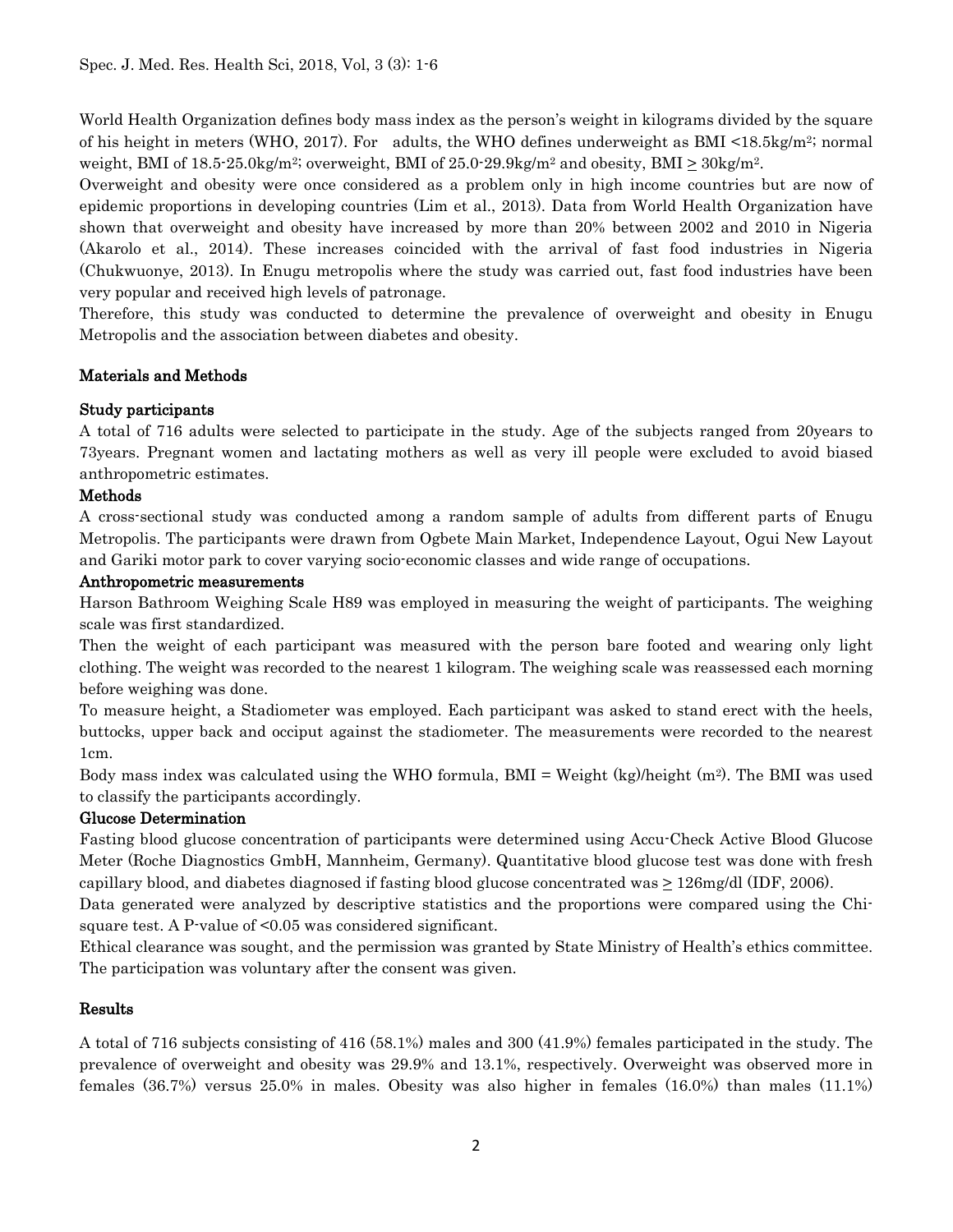(P<0.05). More than half (51.0%) of the participants, however, were of normal weight and only 6.1% were underweight (Table 1).

The prevalence of overweight and obesity according to the age group of participants has been presented in Table 2. Overweight and obesity were mostly frequent at the age group of 40-59 years: (32.1%) and (16.2%), respectively.

Table 3 shows that the greater proportion of married participants were overweight (56.3%) and obese (36.1%) than the single participants (23.2% and 14.6%), respectively (P<0.05). Whereas, traders (56.2%) and civil servants (50.2%) among other occupations were overweight, and obesity was most frequent in civil servants (30.2%).

Diabetes was observed more in overweight males (20.2%) while obese females were more diabetic (18.8%) as presented in Table 4. The prevalence of diabetes was 16.3% in overweight subjects and 16.0% in obese counterparts (P>0.05).

## Discussion

The prevalence of overweight, obesity and underweight in our study was 29.9%, 13.1% and 6.1%; respectively. Enugu metropolis is a developed urban city. Urban residence has been strongly associated with increased levels of overweight and obesity (Unwin & Alberti, 2006; Sola. et al., 2011). This finding has been also related to a systematic review where the prevalence of overweight and obesity in Nigeria ranged from 20.3% - 35.1% and 8.1 -22.2%; respectively (Chukwuonye et al., 2013). Overweight, obesity and underweight were similarly found in 31%, 17% and 5% of participants in the five geo-political zones of Nigeria (Okafor et al., 2014).

The prevalence of obesity found in this study (13.1%) was higher than 9.8% and 4.2% which were reported from Ilorin and Jos, Nigeria respectively (Puepet et al., 2002; Desalu et al., 2008). The studies in Ilorin and Jos were carried out many years ago. The implication was that obesity and overweight have been rising, assuming epidemic proportions in Nigeria. Also, globally, the extremes of bodyweight, especially overweight and obesity have been assumed as epidemic proportions. In Europe, overweight and obesity have been affecting 30- 80% of the adult population (aged more than 20 years old) (WHO, 2007). In Balearic Island Coll. et al. (2015) observed a prevalence of 29.4% and 11.2%, respectively for overweight and obesity.

The rising trends of overweight and obesity in Enugu could be a result of the consumption of energy- dense high calorie diet from fast food centers being popular in Enugu. It has been proposed (Potiet.et al., 2014) that fast foods have high total energy, total fats and saturated fat but lower fiber content. The production and sale of processed foods having high profit margins and transnational food corporations have been amongst the sources of foreign direct investment in Enugu as in many sub-Saharan African countries (Hawkes et al., 2005).

Sedentary lifestyle of the most participants of the study might also be responsible for the increases in overweight and obesity that were observed. The participants were recruited from markets, motor parks and Government Reserved Areas where there is physical inactivity.

Overweight and obesity affected females more than males in this study. It has similarly been found that overweight and obesity vary greatly between men and women, with women across the globe disproportionately affected (Okafor et al., 2014; Flegal et al., 2012; Gezawa et al., 2013; Amole et al., 2011). The gender difference may be a result of some cultural practices that encourage female weight gain (Brink et al., 1989; Wahab et al., 2011).

Generally, the middle aged participants (30-59 years) were commonly found to be overweight and obese. However, the prevalence of both overweight and obesity was highest at the age of 40-49 years old. Similar findings have been reported by several workers (Hajian et al., 2007; Adedoyin et al., 2009; Amira.et al., 2011). Individuals in these age brackets were workers who may indulge in less home-made food but more in fast food during working hours. In the studied areas, fast food joints offering meat pies, doughnut, hamburgers and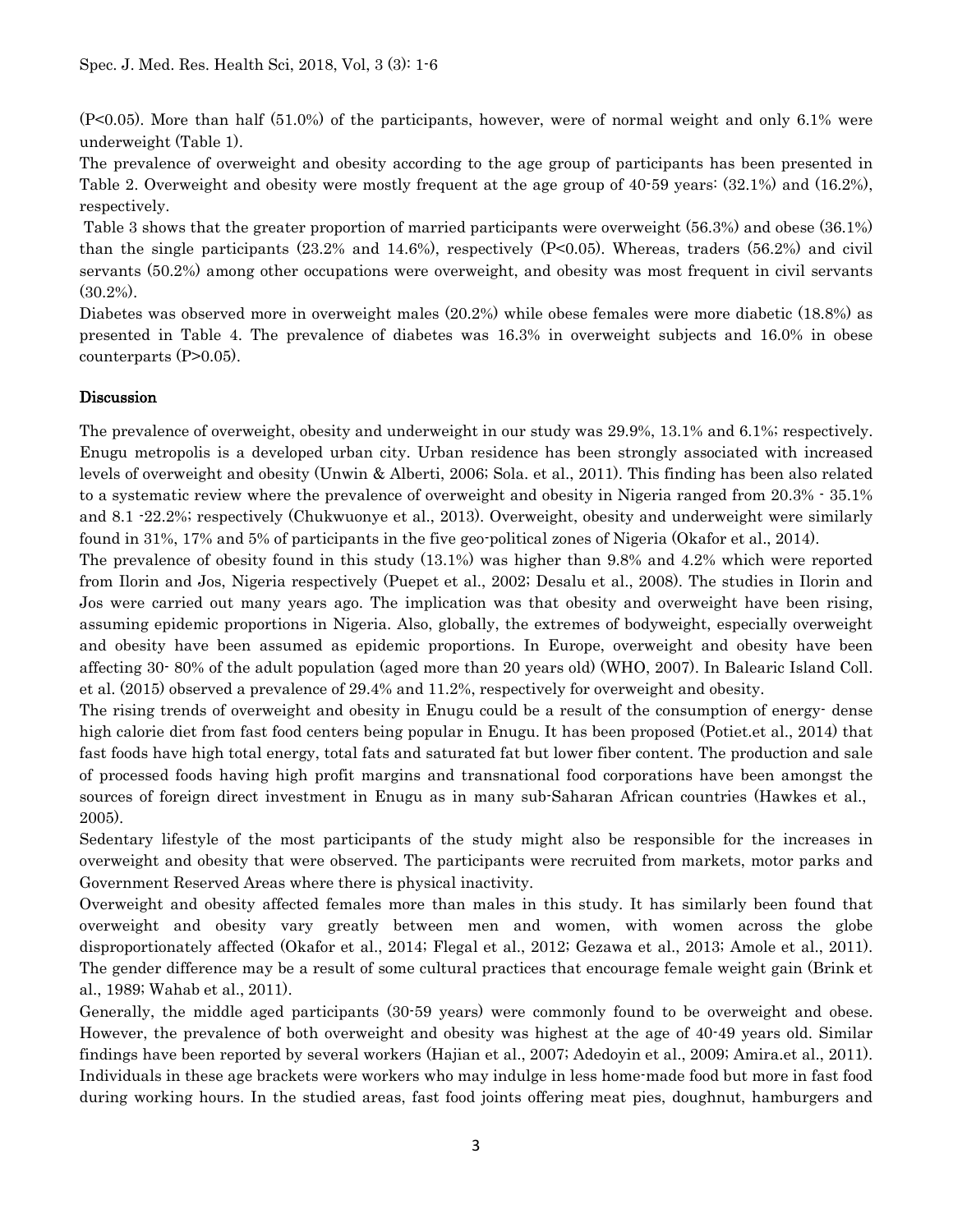beef burgers were common. The increased prevalence could also be attributed to the decreased physical activity that accompanies aging (Vijayakumar et al., 2008).

The majority of the participants who were overweight and obese were married, civil servants or traders. Enugu is not only a civil service town as Government and Public Service establishments abound but also the commercial nerve center of Enugu State. Marital fulfillment, relaxation and overfeeding may all contribute to increase in weight observed in these married people. Some studies have similarly reported associations between marital status/occupation and overweight and obesity (Sidik et al., 2009; Abdulai et al., 2010).

Obesity is the major risk factor for Type 2 diabetes, which accounts for over 90% of all the diabetes (Lim. et al., 2013; IDF, 2006). This was evident in the current study: obese females were more diabetic while in overweight males, the frequency of diabetes was higher. However, gender was not a factor in acquiring diabetes among the overweight and obese subjects. Excess bodyweight has been identified as an issue of concern for both type 1 and type 2 diabetes (Ganz. et al., 2010).

## Conclusion

The prevalence of overweight and obesity was 29.9% and 13.1% respectively in Enugu metropolis. Females were mostly affected, and overweight and obesity peaked at the age of 40-49 years. Obesity was seen to be associated with diabetes. Increased physical activities both at home and in work places, and enhanced nutritional education of the populace about balanced diet in addition to regular basic medical check- up will help reduce the burden.

## Conflicts of Interest

Disclosure of potential conflicts of interest: The researchers had no conflicts of interest to declare.

#### References

- 1. Abdulai A. Socio-economic characteristics and obesity in underdeveloped economics: does income really matter? Appl Econ 2010; 42:157-169.
- 2. Adedoyin RA, Mbada CE, Balogun MO, Adebayo RA, Martins T, Ismail S. Obesity prevalence in adult residents of Ile-Ife, Nigeria. Nig Q J Hosp Med 2009; 19:100-105.
- 3. Akarolo SN, Walter CW, Donna S, Clement AA. Obesity epidemic has emerged among Nigerians. BMC Public Health 2014; 14:455, doi:10.1186/1471-2458-14-455.
- 4. Amira CO, Sokunbi DOB, Dolapo D, Sokunbi A. Prevalence of obesity, overweight and proteinuria in an urban community in South West Nigerian Med J 2011; 52:110-113.
- 5. Amole IO, Olaolorun AD, Odeigah LO, Adesina SA. The prevalence of abdominal obesity and hypertension amongst adults in Ogbomoso, Nigeria. Afr J Prim Health Fam Med 2011; 3 doi: 10.4102/phcfm.v3i 1.188.
- 6. Brink PJ. The fattening room among the Annang of Nigeria. Med Anthropol 1989; 12:131-143.
- 7. Chukwuonye II, Abali C, Collins J, Kenneth A Miracle EI et al. Prevalence of overweight and obesity in adults Nigerians – a systematic review. Diabetes Metab Syndr Obes 2013; 6:43-47.
- 8. Coll JL, Bibi MdM, Pons A, Tur JA. Obes Facts 2015; 8: 220-223.
- 9. Desalu OO, Salami AK, Oluboyo PO and Olarinoye JK. Prevalence and socio-demographic determinants of obesity among adults in an urban Nigerian population. Sahel Med J 2008; 11:61-64.
- 10. Flegal KM. Prevalence of obesity and Trends in the distribution of body mass index among US adults 1999-2010. JAMA 2012; 307:491.
- 11. Ganz ML, Wintfeld N, Li Q, Alas V, Langer J Hammer M. (2010) The association of body mass index with the risk of type 2 diabetes: a case control study nested in an electronic health records system in the US. Diab Metabolic Syndr 2010; 6 :50.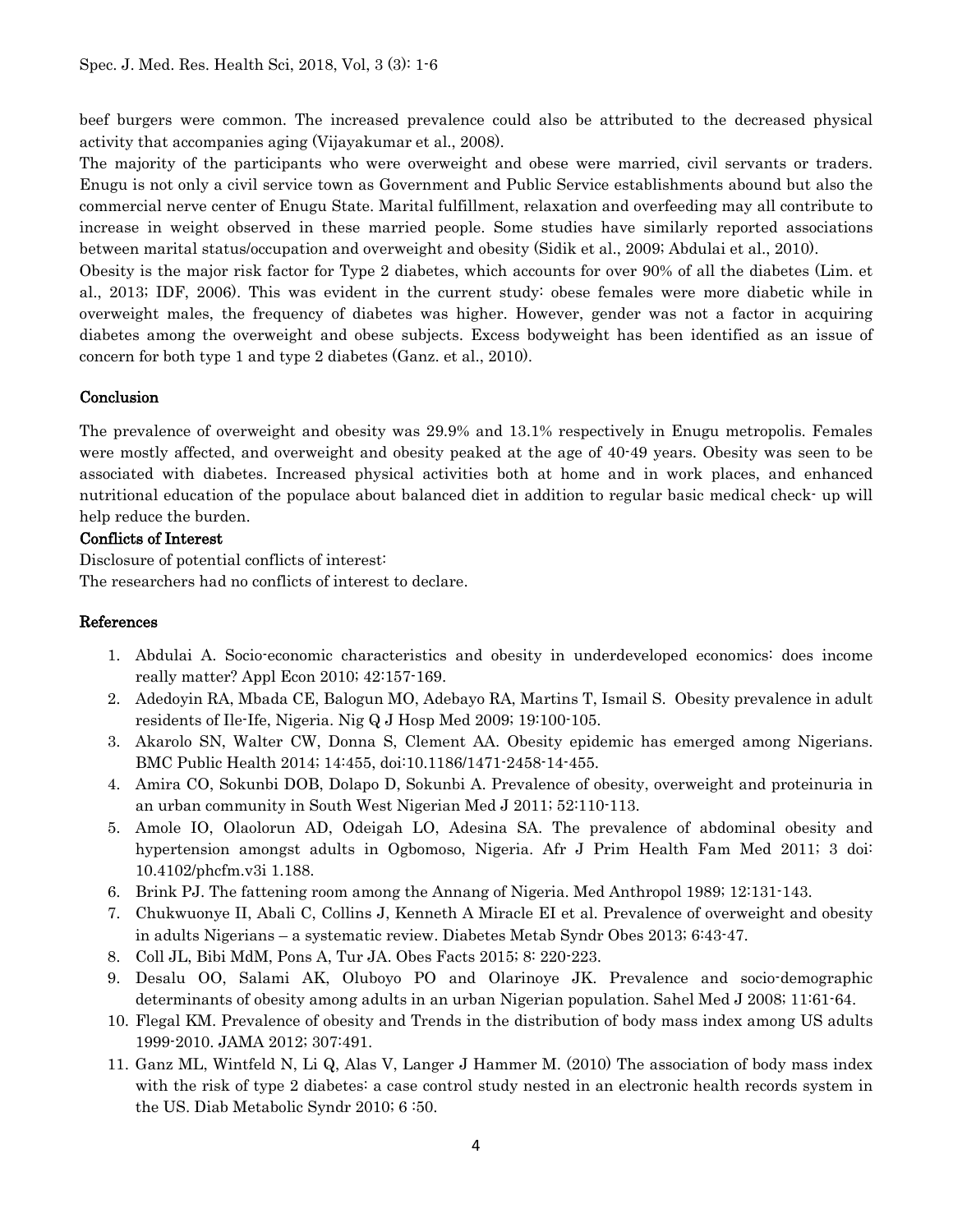- 12. Gezawa ID, Puepet FH, Mubi BM, Uloko AE, Bakki B Et al. Prevalence of overweight and obesity in Maiduguri, North Eastern Nigeria Nig J Med 2013; 22:171-174
- 13. Hajian-Tilaki KO, Heidari B. Prevalence of obesity, control obesity and the associated factors in urban population aged 20-70 years in the North of Iran: A population-based study and regression approach. Obes Rev 2007; 8:3-10.
- 14. Hawkes C. The role of foreign direct investment in the nutrition transition. Pub Health Nutr 2005; 8:357-365.
- 15. IDF. International Diabetes Federation, The IDF Consensus Worldwide Definition of the Metabolic Syndrome 2006; Brussels: IDF.
- 16. Lim SS, Vos T, Flaxman AD, Danaei G, Shibuya K et al. A comparative risk assessment of burden of disease and injury attributable to 67 risk factors and risk factor clusters in 21 regions 1990-2010: a systematic analysis for the Global Burden of Diseases Study 2010. Lancet 2013; 380:2224-2260.
- 17. Okafor CI, Gezawa, Sabiri A, Raimi TH, Enang O. (2014) Obesity, overweight and underweight among urban Nigerians. Nig J Clin Pract 2014; 17:743-749
- 18. Potiet JM, Duffey KJ, Popkin BM. (2014) The association of fast food consumption with poor dietary outcomes and obesity among children. Am J Clin Nutr 2014; 99:162-171.
- 19. Puepet FH, Zoakah AJ, Chuhwak, EK. Prevalence of overweight and obesity among urban Nigerian adults in JOS. Highland Med Res J 2002; 1:13-21.
- 20. Sidik SM, Rampal L. The prevalence and factors associated with obesity among adult women in Selangor, Malaysia. Asia Pac Fam Med 2009; 8(1):2 doi:10.1186/1447-05x-8-2.
- 21. Sola AO, Steven AO, Kayode JA, Olayinka AO. Underweight, overweight and obesity in adults Nigerians living in rural and urban communities of Benue State.Ann Afr Med 2011;10:139-143.
- 22. Unwin N, Alberti KG. Chronic non-communicable diseases. Ann Trop Med Parasitology 2006; 100:455-464.
- 23. Vijayakumar K, Varghese RT. Prevalence and pattern of obesity across different age group in a rural setting in Kerals. Calicut Med J 2008; 6: e3.
- 24. Wahab KW, Sani MU, Yusuf BO, Gbodamosi M, Gbadamosi A, Yandutse MI. Prevalence and determinants of obesity – A cross-sectional study of an adult Northern Nigerian population. Int Arch Med 2011; 4:10.
- 25. World Health Organization. Obesity and Overweight Factsheet updated October 2017; Geneva. Switzerland
- 26. World Health Organization. The challenge of obesity in the WHO European Region and the Strategies for Response 2007; Geneva. Switzerland.